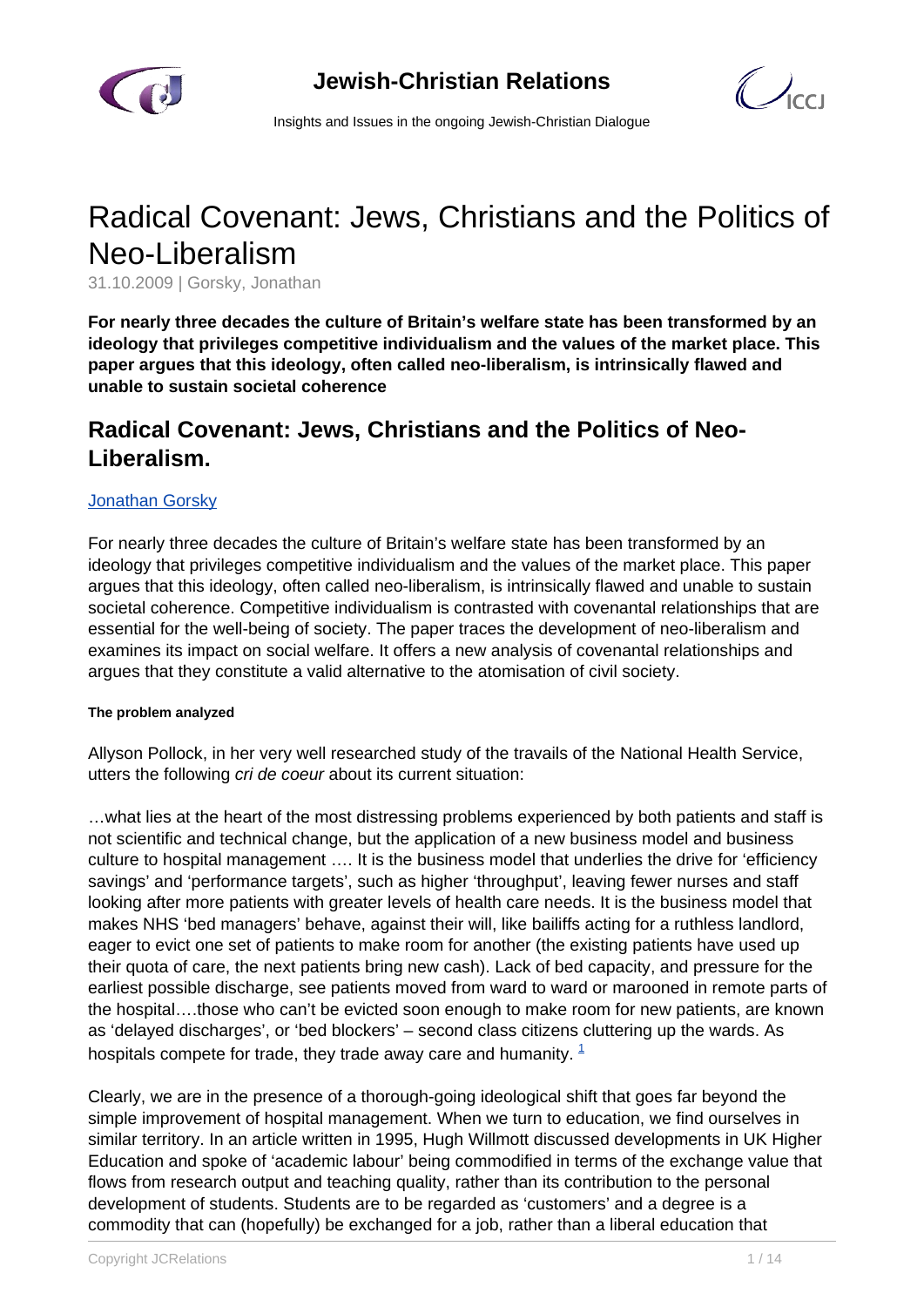prepares students for life.  $^2$  As early as 1984 Lyotard noted on a European level that knowledge was legitimated in terms of skills and profits rather than ideals, and Stephen J. Ball, in his very useful work on contemporary education debates, sums matters up when he speaks of the subordination of education to economics with the alleged needs of the 'knowledge economy' at the heart of New Labour rhetoric on educational purpose.  $3$ 

Like their hospital counterparts, educators have had to learn to speak of their work in entrepreneurial terms: Ball's analysis of the new regime includes the key concepts of 'market form', 'management' and 'performativity'.

Market form assumes that competition between providers – schools, colleges and universities – in order to maximise their income, is the only way to achieve progress in education. Ball sees the market paradigm as a new moral environment for both consumers and producers in which educational institutions are to be inducted into 'a culture of self interest', or institutional survivalism, as opposed to previous concerns with the well-being of the community. In practice this has meant some schools playing down established work with special needs children in order to appeal to more 'able' students or abandoning mixed ability to satisfy the more lucrative preferences of ambitious middle class parents.

At the heart of the new culture is the ubiquitous presence of management – Ball describes the manager as the cultural hero of the new public service paradigm. The role of the manager has been transformational: professional–ethical regimes had to be replaced by an orientation that was entrepreneurial and competitive, a process that one scholar has dubbed 'deprofessionalisation'. New Public Management (NPM) involves a complex of interrelated goals and practices: combining delegation with different modes of surveillance and self-monitoring – appraisal systems and targetsetting – its key concerns are 'quality' and 'accountability'.  $4$ 

One of its most unpleasant and disturbing features is seeing organisations as 'chains of low trust relationships'. This means precisely what it says: in 2000 a case study carried out in a sample of UK primary schools found a 'culture of distrust'; a proliferation of formal 'security seeking tactics' and a consequent physical and emotional toll on teachers who displayed high levels of anxiety.  $^5$  In 2002 Onora O'Neill devoted her Reith Lectures to the 'crisis of trust' in contemporary society that was a product of new and overtly caring forms of accountability that were distorting professional practice and integrity. A simple example at university level is the marking regime in which a second marker has to re-mark all examination papers; neither marker is given the identities of the students and further moderation by an external examiner is necessary because only then can we be absolutely sure that no one has indulged in nefarious practices.  $6/6$ 

Low trust is backed up by performativity, a system of databases, appraisal meetings, annual reviews, reports, quality assurance exercises, visits, peer reviews and inspections that are intended to ensure that everyone is accountable all the time and no one will slacken the pace or take undue advantage.

Before engaging theologically with this set of ideas and practices, it is important to try to understand why entrepreneurial models have been applied so rigorously and with such determination to fields so far removed from industry and commerce. It is not immediately obvious that business values should be paramount outside their proper frame of reference or applicable across the entire field of public policy.

There are several levels of explanation. The first involves the relationship of contemporary political parties with the business world. Major political parties require a great deal of money – New Labour is said (by Lord Levy) to be twenty million pounds in debt at the time of writing, and mounting election campaigns is very costly. In order to raise funds, parties now need the support of wealthy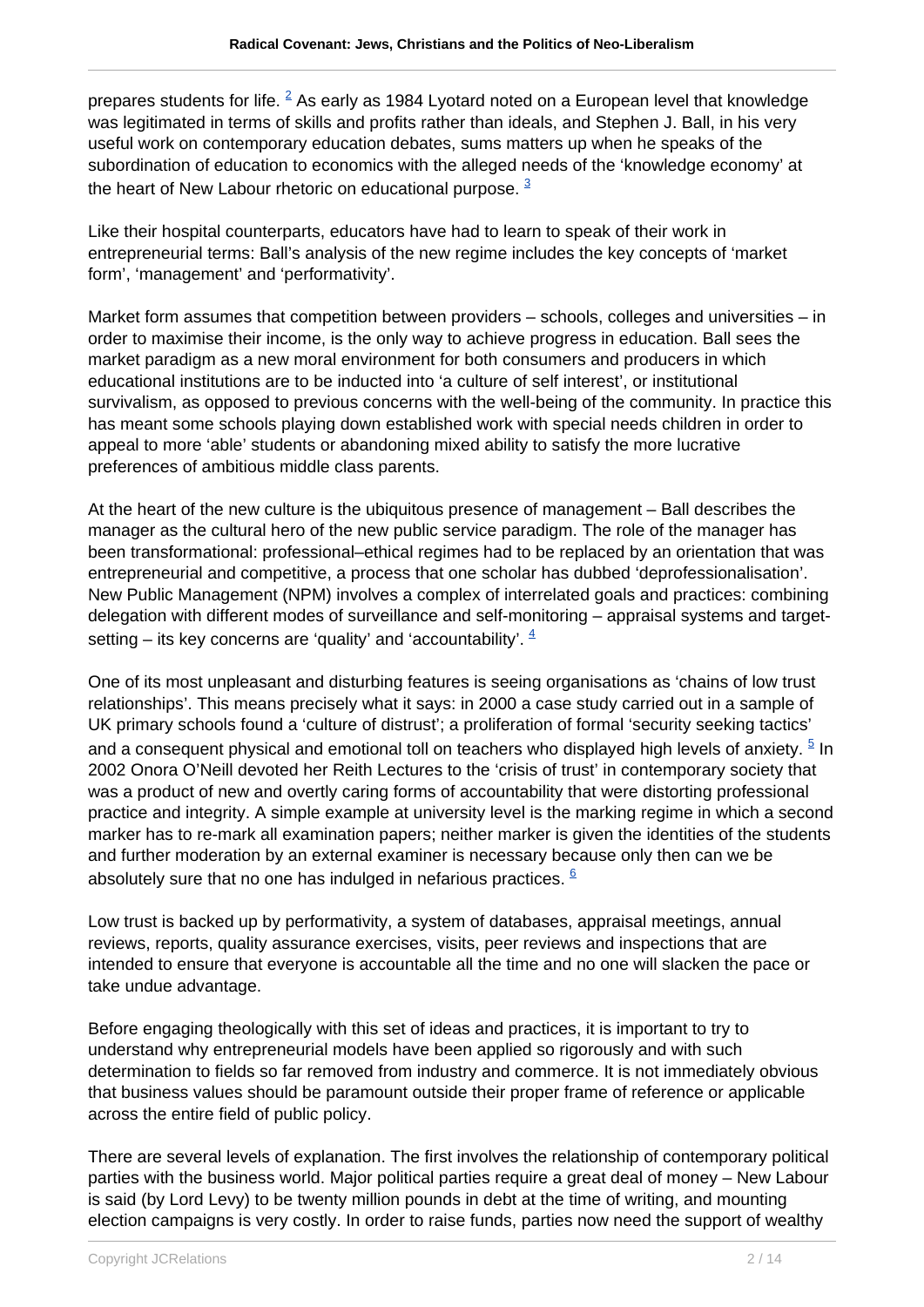entrepreneurs as their previous sources of income are either inadequate or no longer available. Such entrepreneurs frequently identify political competence with applying the discipline of the market place to the public realm and needy politicians will be expected to deliver. New Labour was in particular difficulty because its previous associations with unions, socialism and 'tax and spend' were not calculated to endear it to wealthy donors and had to be very visibly jettisoned, in as far as was possible. Additionally, given the background of politicians' financial needs it is not entirely surprising to find parties competing to open the public domain to private enterprise, albeit that they might sincerely believe that this is good for country as well as party.  $\frac{7}{2}$ 

Entrepreneurialism has the support of powerful press barons and the city, and New Labour was particularly vulnerable to any perceived backsliding, but narrow political advantage is not sufficient to explain the hegemony of new ideas or the transformation of Britain's public services. To understand what happened, we must engage with the displacement of Keynesian economics by neo-liberalism in countries across the world in the final decades of the twentieth century. In the United Kingdom the key political figure was Margaret Thatcher.

In the opening paragraph of his recently published history of neo-liberalism, David Harvey offers a very clear summary of how ideological triumph is achieved:

<blockqoute>For any way of thought to become dominant, a conceptual apparatus has to be advanced that appeals to our intuitions and instincts, to our values and our desires, as well as to possibilities inherent in the social world we inhabit. If successful, this conceptual apparatus becomes so embedded in common sense as to be taken for granted and not open to question. <sup>8</sup> </blockqoute>

Neo-liberalism emerged as a predominant mode of political thought against a background of international economic crises in the 1960's and 70's characterised by unemployment and inflation. Tax revenues plunged, social expenditure soared, and in 1975-6, Britain had to be bailed out by the IMF when inflation surged to twenty six per cent and unemployment topped one million. 1974-8 were very difficult years: in 1974 a Conservative government called a general election to seek support for its battles with striking miners: power blackouts, a three day working week and a state of emergency had preceded the decision to go to the country: the Conservatives lost and (Old) Labour was returned.

Labour settled the miners strike on terms favourable to the miners, but had to obtain credit from the IMF which entailed massive budgetary restraint and drastic cutbacks to welfare state expenditure. Labour failed to solve the economic crisis and the government fell following the 'winter of discontent' in 1978, when Labour supporters were in open revolt and public sector workers initiated a series of crippling strikes: hospital workers went on strike and medical care had to be severely rationed, truck drivers refused to carry unessential supplies, gravediggers would not bury the dead and a rail strike brought public transport to standstill.

This was the backcloth to Margaret Thatcher's 1979 victory, which gave her a mandate to tame the public sector trade unions seen as responsible for the chaos. Against a background of the failure of dirigiste fiscal policies and considerable middle class animosity to the unions, neo-liberal radicalism became powerfully persuasive and has remained so ever since.

The core ideas of neo-liberalism are very simple, and at that time they satisfied Harvey's criteria. Neo-liberals affirm the absolute values of human dignity and individual freedom: these values can only be realised in a free market which provides the one sound way of distributing resources and mobilising even the basest human instincts for the good of all: gluttony, greed and desire for wealth would be guided by Adam Smiths' invisible hand to the benefit of everyone concerned.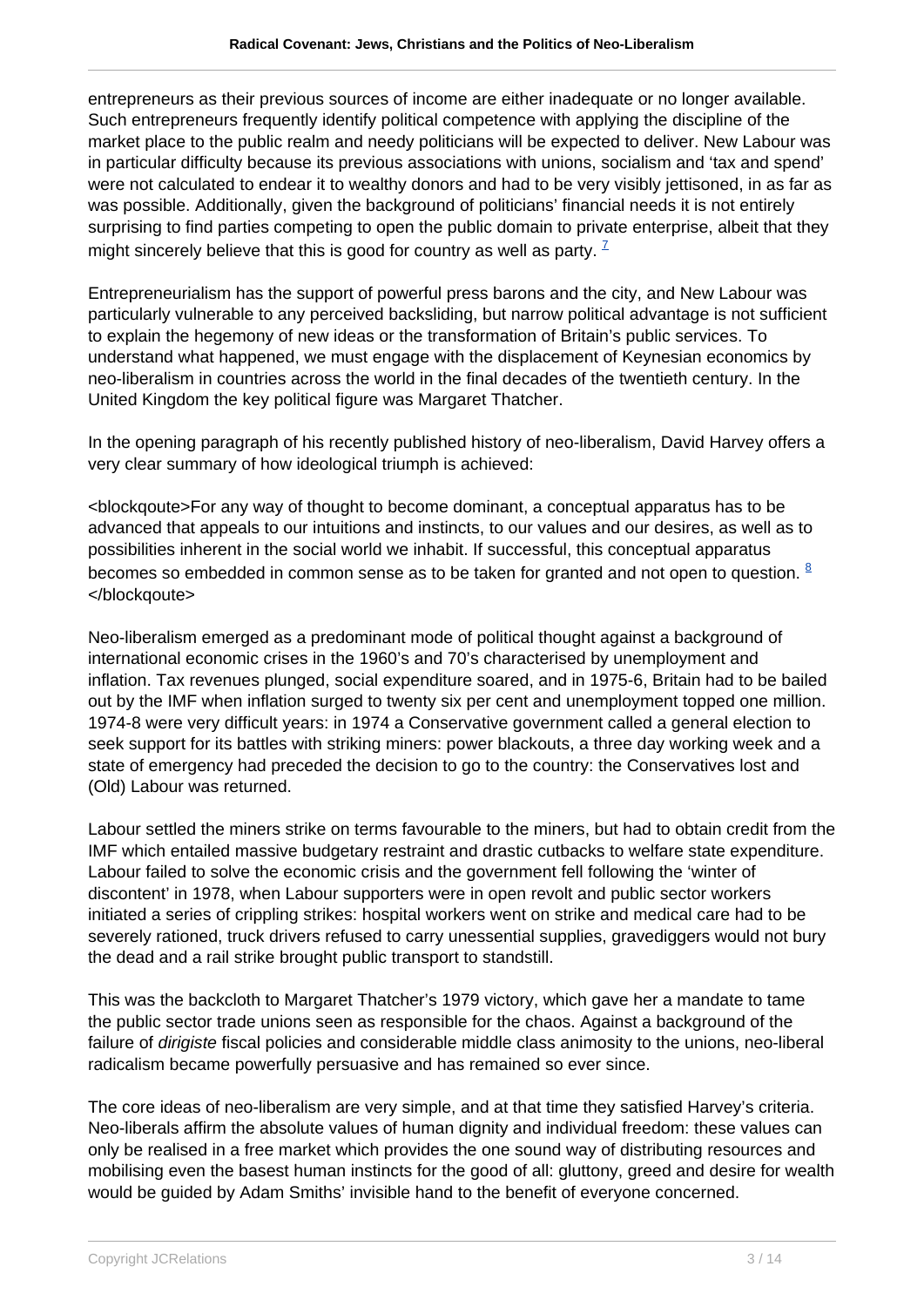State intervention perpetuates economic inefficiencies and deprives individuals of the capacity to make their own decisions: it diminishes their human dignity with consequences that are economically detrimental. The role of the state is to provide an institutional framework for entrepreneurial freedom by guaranteeing property rights, free trade and the rule of law. State intervention must be kept to a bare minimum because whatever the state does will be better done by the mechanisms of a free market. The state does not possess sufficient information to second guess market signals, and state interventions will be biased by powerful interest groups for their own benefit.

Margaret Thatcher applied these ideas with great zeal and determined to dismantle the social democratic state that had hitherto characterised post-war Britain. Public enterprises were to be privatised, welfare state commitments rolled back or entirely abandoned, trade unions ruthlessly confronted and all forms of social life that hindered competitive flexibility, including municipal government and professional associations, drastically curtailed. Taxes were to be reduced and entrepreneurial élan nurtured by creating a favourable business climate that would encourage foreign investment and foreign competition.

Much of this programme was achieved, but the welfare state survived: it proved politically impossible to dismantle it because even the Thatcherite faithful were famously divided between the 'wets' and the 'dries'. As David Harvey says, the best she could do was to try and force a culture of entrepreneurialism and impose strict rules of surveillance, financial accountability and productivity on institutions such as universities that were ill-suited to them.

Mrs Thatcher famously observed that there was no such thing as society, only individual men and women and their families. Individualism, private property, personal responsibility and family values were what truly mattered and Mrs Thatcher wanted this rammed home and internalised. 'Economics', she is reported to have said, 'are the method, but the object is to change the soul.' 9

These observations remind us of the scope and depth of her project. One commentator has cogently argued that neo-liberals value market exchange 'as an ethic in itself, capable of acting as a guide to all human action and substituting for all previously held ethical beliefs'.  $^{10}$  The market is the decisive and definitive metaphor for every aspect of social existence: it forces us to respond to circumstances as free and rational individuals and places our destiny in our own hands – we are responsible for our own fate and what happens is up to us, not the state, whose unfortunate interventions deprive us of the freedom that is the salient characteristic of our humanity.

Mrs. Thatcher's statement about society was perhaps intended to imply that any conception of the state as provider was wholly mistaken. Ultimately we are not merely dependents but responsible individuals who must learn to take decisions for ourselves in a free market; only thus would the nation's prosperity be restored and, as she did not tire of repeating, there is no alternative.

For Thatcherites the entrepreneur was the one true moral exemplar, taking courageous decisions in a risk laden environment that was the true locus of the human situation. Entrepreneurs did not expect the state to provide for them. Acting in their own considered interest they were the only agents who could guarantee national prosperity and trade unions impeding their progress had to be dealt with ruthlessly. Those who did not have the character to cope with market realities had nevertheless to be conformed to its disciplines, for only then could they be expected to behave with any sense of financial responsibility and a managerial regime was essential to instill effective and businesslike conduct into their institutions.

The neo-liberal project has been tempestuous and beset by tensions: how was the noninterventionist state to regulate natural monopolies, such as railways or power? Breaking up a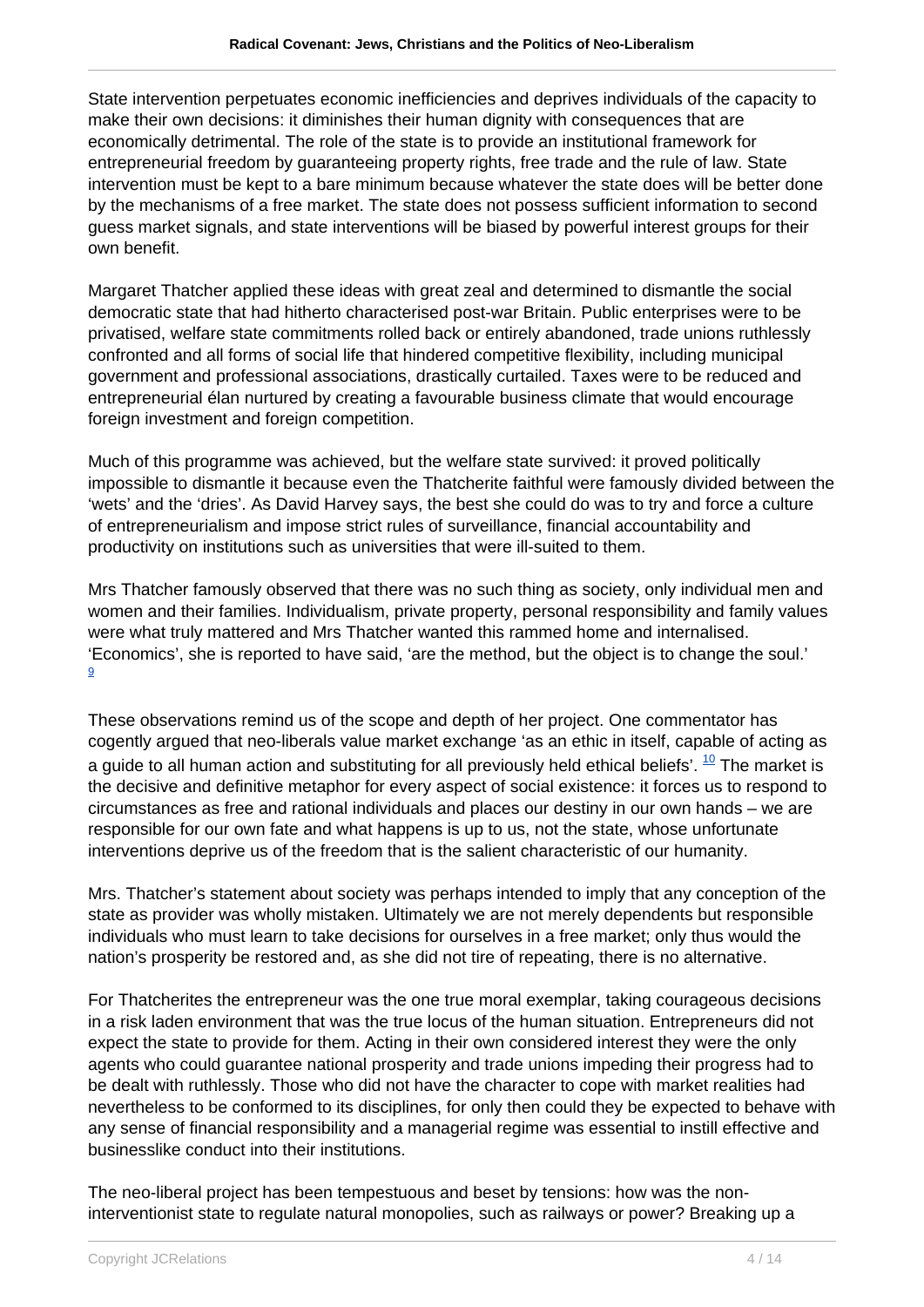national grid made no sense and efforts at partial deregulation in California led to profiteering, abuse and the 2002 power crisis. The British experience of railway privatization was accompanied by deadly muddle and much confusion. What of polluters who dumped noxious waste in the environment free of charge, and what was to happen when the free market ceased to be so, as powerful players acquired databases that were not available to their competitors? As major companies expand they acquire a hegemony that means newcomers are so disadvantaged that they cannot compete, so the free market is effectively self-liquidating and gives way to the oligopoly of a few international corporations. What if health care provision is privatised, and I am obliged to choose responsibly between the various schemes on offer, but market forces mean that insurance is so expensive that I cannot afford to buy it?  $11$ 

Neo-liberal ideas have been discussed since the 1940's: as early as 1944 Karl Polanyi expressed concerns about an unregulated free market when he distinguished between good and bad freedoms. The latter included 'the freedom to exploit one's fellows, the freedom to make inordinate gains without commensurable service to the community, the freedom to keep technological inventions from being used for the public benefit and the freedom to profit from public calamities secretly engineered for private advantage'. Polanyi believed that true freedom depended on regulation and he lamented that 'the freedom that regulation creates is denounced as unfreedom: the justice, liberty and welfare it offers are decried as a camouflage of slavery.' <sup>12</sup>

Neo-liberals seemed wholly unaware of nineteenth century industrial history and they did not engage with Karl Marx, preferring to rely on the authority of Adam Smith and his notion of the invisible hand that ensured even the most selfish of economic behaviour would ultimately be socially beneficent. But Smith himself did not share the Thatcherite idealisation of the heroic entrepreneur and he could be scathing about commercial wrongdoing. Adam Smith did not see the market place as the ultimate source of moral wisdom and he believed in state intervention to curb abuses. He saw the economy in the larger context of achieving a good society and recognised that the invisible hand was not always entirely reliable.  $\frac{13}{2}$ 

The most troubling feature of the neo-liberal project is social rather than economic. How can society be sustained by an ideology so committed to individualism and competition that its members are atomised and set against each other in every domain of their social existence? Even the much touted notion of responsibility does not extend beyond the immediate family circle and there seems to be no warrant for any form of wider social engagement.

Entrepreneurialism means that even charities are encouraged to be primarily concerned with their own self interest rather than pursuing caritas: charities are businesses that must interpret their remit in a manner that will ensure their niche in the market place. Donors are now 'customers' and the 'customer' is always right. Any activity, even within the charity's remit, that does not make money is off the agenda so, for example, an educational charity will only work with schools who can afford its services, and managerial jargon is much in evidence.

The introduction of the internal market to the NHS was horribly divisive, and some of its most damaging elements were abandoned by New Labour: a summary of the impact of the internal market in Frank Dobson's 1997 White Paper makes very grim reading. However, the business ideology has not been dismantled and a Healthcare Commission Survey in 2007 revealed that only forty-six per cent of NHS staff surveyed thought that care for patients was their organisation's top priority.  $\frac{14}{1}$ 

The impact of neo-liberalism on the public realm is equally troubling: membership of political parties, voter turn-out at elections and trust in politicians have all plummeted. The fate of the public realm in the new order has been acutely analysed by David Marquand in his 2004 book, Decline of the Public. In an Observer Review of this book Will Hutton argued that the nub of the problem was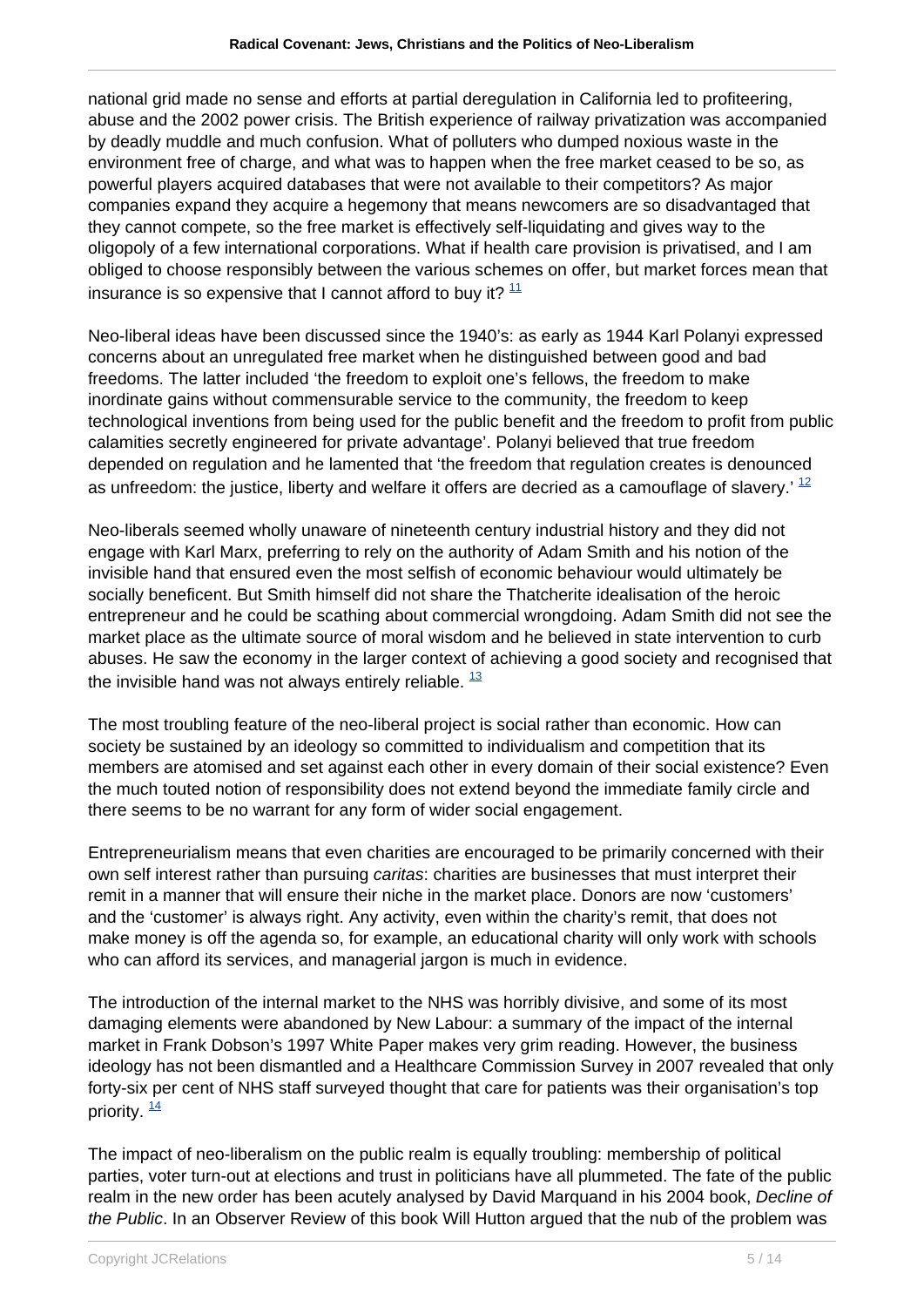the privileging of individualism over public service: 'To constitute a civilisation around the nostrum that the public realm is morally, economically and socially inferior to the private realm is to submit to an alien barbarism in which what we hold in common is permanently placed as second best.' In his prologue, Marguand writes bitterly of a 'relentless Kulturkampf' designed to root out the culture of service and citizenship which had become part of the social fabric: 'De-regulation, privatisation, so-called public private partnerships, proxy markets, performance indicators mimicking those of the private corporal sectors and a systematic assault on professional autonomy narrowed the public domain' and blurred the distinction between it and the market place.

Neo-liberalism has been shown to be divisive in another sense and that is a tendency of the unrestrained market to encourage conspicuous consumption and redistribute wealth very visibly in favour of the rich: the loss of any locus of community, combined with political alienation and unwarranted mega-salaries for a fortunate few leave the poorest in society alienated and embittered. The dialectical consequences of neo-liberalism are rarely appreciated: as the public realm disintegrates new social formations that are neither benign nor benevolent rapidly appear among the alienated and the disadvantaged. In a recent incident in Croydon two policemen reprimanded a teenager for littering the pavement and had to be rescued by colleagues from a very ugly confrontation with a crowd of passers-by who clearly saw the police as hostile interlopers rather than public servants. The vote for the far right BNP in poor white working class areas has significantly increased since the 1990's. In Liverpool, where I come from, conspicuous wealth in the city centre is a striking contrast to the poverty of the rarely newsworthy North Liverpool estates where a gun culture has taken hold among gangs of young teenagers who find support, identify, and purpose in a criminal subculture that celebrates violence, intimidation and mayhem.  $\frac{15}{2}$ 

#### **Covenantal relationships**

A key feature of neo-liberalism is its inability to conceive of any form of covenantal relationship. Such relationships abound in British society but their nature is rarely articulated and in consequence the public realm is governed entirely by the metaphor of the market place. Millions of women and men who devote their lives to looking after a spouse or relative who needs constant care, wives and husbands who share their lives faithfully and nurture their children with unlimited love and affection, men and women who put their lives on the line for their country or work selflessly in the emergency services, all of them live in a covenantal relation that is the heart and soul of a good society. The old fashioned GP on call at all hours of the day and night, the doctors and nurses who care for their patients above and beyond any reasonable call of duty, the college administrators who can be found at their desks when everyone else has gone home, the volunteers who spend their spare time in a myriad different forms of charitable endeavour and the students who use up their summer vacations teaching in poor countries or doing peace work in places of conflict, all of these are lives of a wholly different order from the conceptions that have come to define the conduct of Britain's public affairs.

Covenantal relations can be unspoken but nevertheless tangible and present. In April 2007 a gunman gained access to a college in Virginia and murdered more than thirty students and staff. One lecturer, seventy-six year old holocaust survivor Professor Liviu Librescu, blocked the door of his classroom with his own body allowing his students to escape through the windows. Liviu Librescu gave his life for his students and his action illuminated the depth of commitment that inspires all levels of teaching.

The relation of teacher and student that seems so transient and task-oriented – it rarely if ever trespasses on the personal life that characterises our more intimate relationships – has as its ultimate purpose a commitment to the intellectual and spiritual nurture of young people and their enrichment as human persons. One day they too will teach either in their own families or their own classrooms: teaching is a trust for the students of today and for future generations. Tutorials are about essays, but that is not all they are about. Students are introduced to the conversation of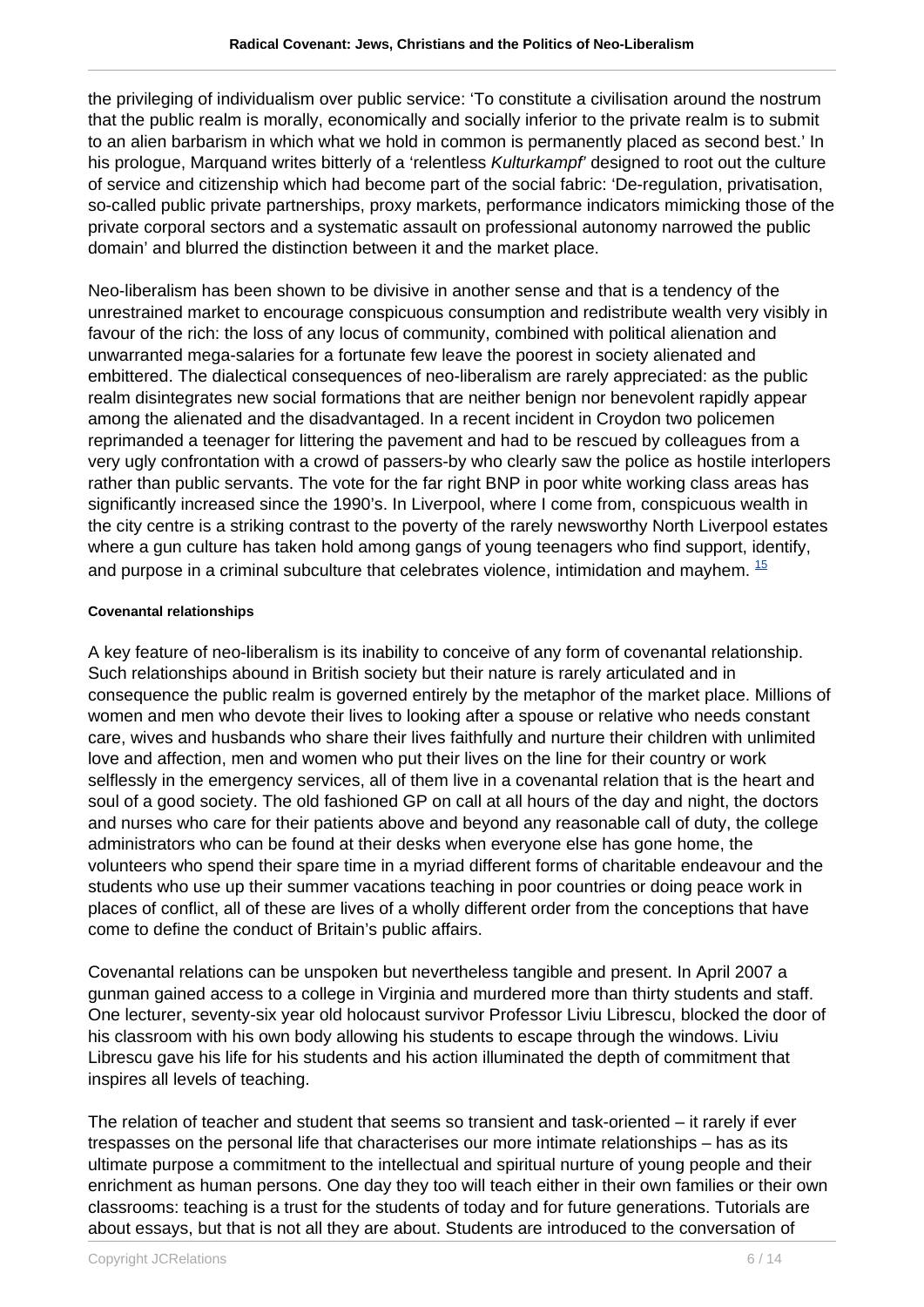scholars: its courtesies, its values, its rigour and its passions will become a part of their own spiritual development. What they encounter is a covenantal relationship, a fidelity untouched by self seeking or thought of personal gain but moved instead by remembrance of one's own teachers and reverence for a tradition that we are privileged to pass on to future generations. None of this can be reduced to the values of the market place.  $\frac{16}{10}$ 

Covenant is a key concept in Christian-Jewish relations. Both Christians and Jews understand their relationship with God in covenantal terms and there is much discussion as to how the respective covenants relate to each other. Covenant is usually seen in purely formal terms by both traditions but it is rare for its radical social and political consequences to be fully appreciated.

This narrowly focused interpretation has been unwittingly underwritten by twentieth century scholarship which concentrated on retrieving covenantal models from the Ancient Near East and correlating them with Biblical texts. Its findings are very important. For example, the form of the Sinai covenant turns out to bear striking resemblances to Hittite formularies defining the relationship of suzerain and vassal: clearly the Bible borrowed from the diplomatic lexicon of ancient imperial practice. But covenant was rooted in absolute royal prerogative and was certainly not associated with political or social innovation: it came from a world that understood the significance of justice and was actively concerned for the plight of the poor, but exclusive social structures were inviolable and established privilege was buttressed by the full weight of a fiercely punitive legal system.  $\frac{17}{1}$ 

Nevertheless the Biblical notion of covenant was both radical and unprecedented. Ancient covenants were purely political: there was no notion of covenant in which the royal role would be taken by God. The consequences of the Biblical development were momentous, for what was previously in the domain of Caesar now became a matter for God alone. Hammurabi's prologue to his famous code makes clear the status quo ante: Hammurabi piously invokes the gods, but it was his divinely ordained task to bring about the rule of righteousness in the land and a massive paragraph extols his royal achievements. Following the text of the code, an epilogue notes that it consisted of laws of justice which Hammurabi the wise king established: 'Hammurabi, the protecting king am I…… I have …..set up there my precious word, written upon my memorial stone, before the image of me, as king of righteousness….my words are well considered; there is no wisdom like unto mine.'

The code is an expression of absolute power and the heart of it is the king's capacity to make and enforce laws that underpin and sustain the social structure of his realm. In the Biblical version, it is God who is both king and lawmaker and the imperial role that Hammurabi took as his right is effectively abolished because the major instrument of royal power, the capacity to legislate, now resides elsewhere. Hammurabi's laws, despite their expressed idealism, were clearly intended to serve as an instrument for maintaining the interests of the propertied and the powerful. Under the new dispensation this is not the case, and law will be recast as a means of realising the kingdom of God.  $\frac{18}{3}$ 

A further Biblical innovation is that unlike ancient covenants, which are discrete documents of state, the Sinai covenant is embedded in a narrative. The ancient treaties were based on unspoken assumptions about the order of the political world that went unstated because they were taken for granted. The narrative framework of the Sinai covenant accounts effectively for the establishment of a new order that brings the old world to a close. The destruction of Pharaoh and the Exodus, the community of the wilderness, the subsequent overthrow of the Canaanite states and their replacement by a new Israelite polity are the essential context of the Sinai covenant.

The Ten Commandments and the later Covenant Code are placed within the covenantal framework, and this too is an innovation which was not present in ancient treaties. Whereas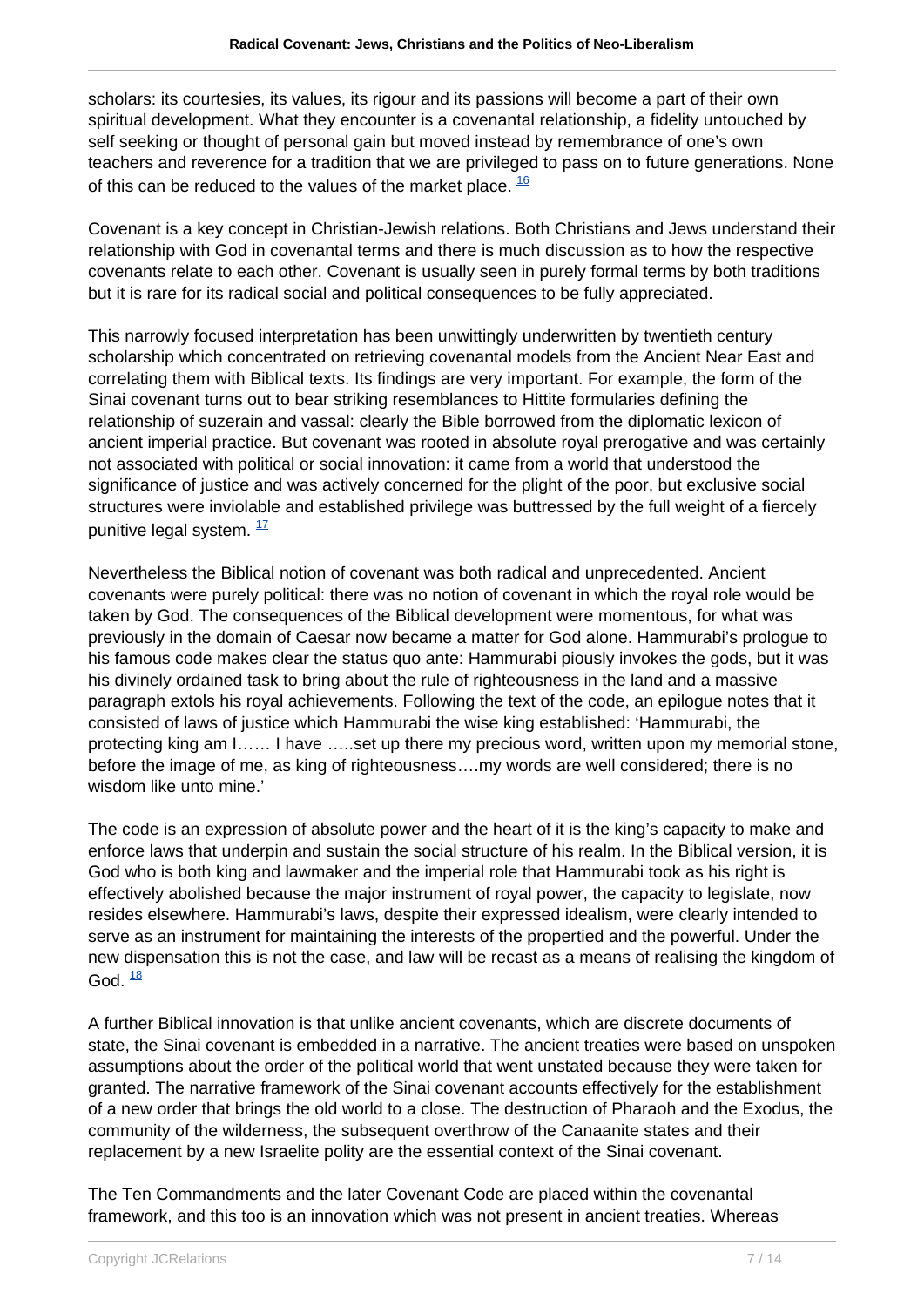covenantal treaties regulated relationships within an established political order, Sinai was intended to construct a *novum* and law was the instrument that gave it both clarity and definition.

Unlike ancient legal codes, Biblical law did not separate ritual and social legislation. This too reflected a new order in which the social realm was no longer distinct from the sacred because both pertained equally and absolutely to God, so previous distinctions were no longer valid or applicable. The sacred was indeed at its most profound in the Tabernacle and there were different degrees of holiness, but the realm of God now encompassed all social life, and the whole people were to be a kingdom of priests, meaning that sacred observance was no longer confined to the domain of the priesthood. There was certainly a priesthood, but non-priests were likewise to live according to community rules that were part of the domain of the sacred: 'You shall be holy for I, the Lord your God am holy', applied equally to everyone. Religion was no longer confined to the ritual service of God in sacred spaces: it now defined social conduct and gave new significance to the mundane practice of everyday life.

Narrative context is crucial for understanding the *novum* that has come about, and it remains significant for our lives in contemporary society. Studying the covenant passages in isolation or insisting that they are theological rather than political misses the point of what is happening.

The slavery narratives at the beginning of Exodus establish a particular and extreme mode of political possibility. The state has certain goals and its people will be compelled to achieve them; achieving these goals will be the sole purpose of their existence. Personhood is of no significance nor is physical well-being: if a slave dies another will take her place. God hears the cry of his suffering people but no-one else does and their anguish is a matter of supreme indifference. Politics is distant, brutal and anonymous. Pharaoh, at least for his subjects, has no name and is known only by his title: his identity is wholly synonymous with his office. The people too have no identity apart from their societal ascription as slaves. There is only one narrative and that is the narrative of the state. Of course there are a myriad other narratives, but they have no place in the public realm and no political significance and to utter them outside the most private spaces is very dangerous indeed.

Covenantal relations begin in a very different context of openness, mutuality and the consent of both parties which bespeaks of each being granted dignity as an ultimate concern of the other. God and Israel exist as persons who speak to each other with great frankness and intimacy, as well as awe and distance. What is established is the greatest of the covenantal relations which is to be the model for all others.

Covenant is not contract: in contract our relations exist because of a particular undertaking that we agree upon because it is to our mutual advantage; when the transaction is complete the contract has been honoured and there are no further obligations. Covenants are the other way around – we enter into particular undertakings because of our relations with each other and it is in these relationships that we realise the plenitude of our humanity.  $\frac{19}{2}$ 

Covenantal relations are about faithfulness and commitment rooted in a love that is born of the fullness of our encounter. We each see the other as we truly are and we are moved to the depths of our being: our relation might reach crisis and come almost to breaking point as we turn away in hurt and anguish but the storm slowly passes and we remember our love and return in forgiveness. This is the relation of God and Israel and something of it is present in all of our covenants. Covenantal relationship is never concluded: even if we break it we still remain a part of each other. Covenant is eternal, for such is the nature of the covenantal: to believe that a covenant can somehow be 'superseded' is either to misunderstand it by wrongly identifying it with its formalities or to confuse it with the contract that it superficially resembles.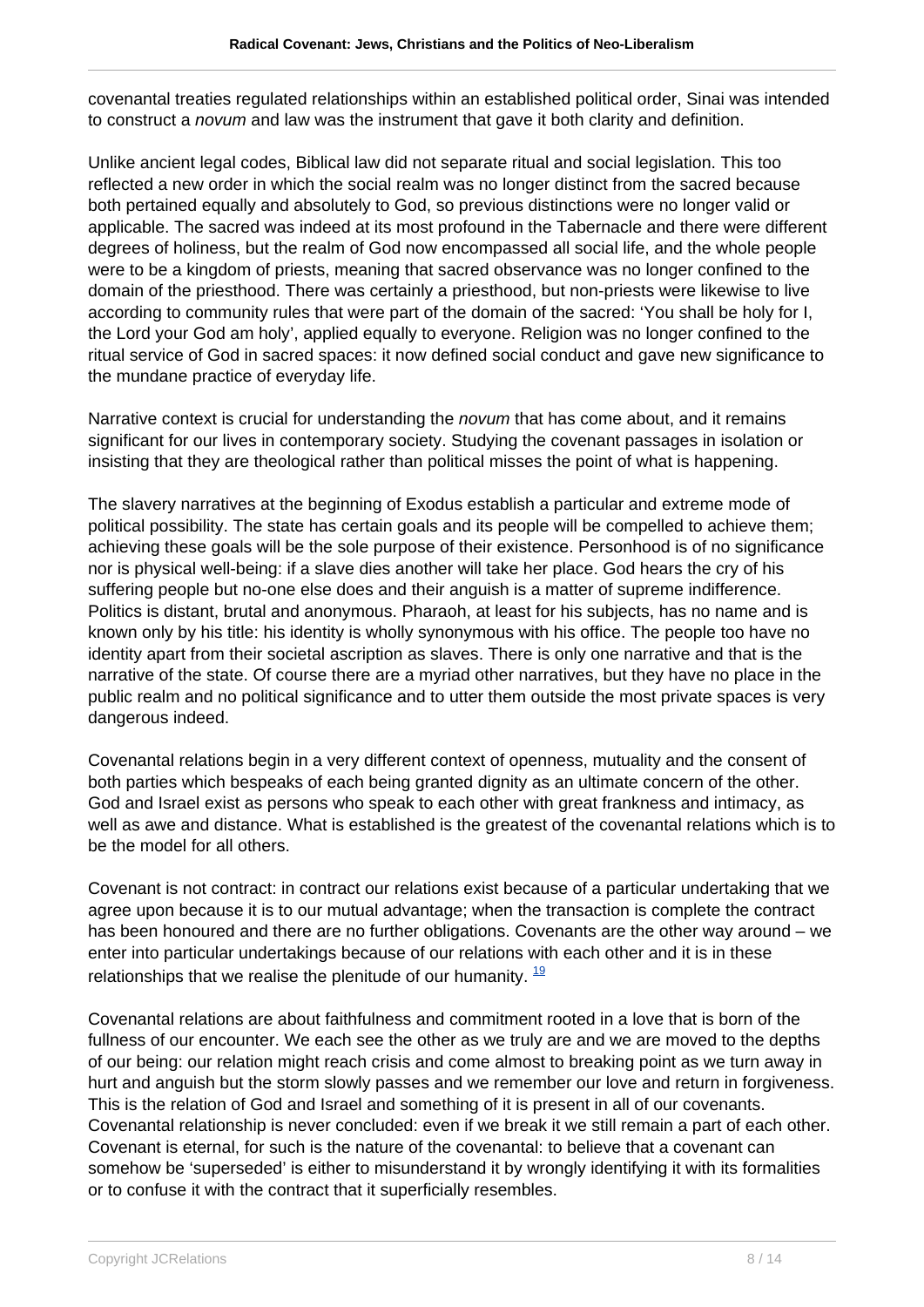These relations are born against the background of extreme exploitation that forms their context. The people of Israel is constituted in a dialectical relation with its historic experience: covenant is indeed political, but in a sense that becomes ironic, for covenantal politics are wholly subversive of their point of origin.

The contrast between the grandeur of Pharaoh – or Hammurabi – and the humility of Moses, the faithful servant, is very significant. Unlike Pharaoh, Moses has no title and is known only by his given name: his life is simple and accessible and we often see him in close-up as a man who can be both fragile and vulnerable – there is no mystique of leadership and no royal propaganda. His leadership is covenantal to the point of self-sacrifice.

Covenantal society sees leadership in terms of a relationship of faithfulness and commitment. The public realm is not a market place in which different groupings compete for power or engage in what Peter Oborne has dubbed manipulative populism.  $20$  The loss of the covenantal entails the loss of any sense of public service: politics is now about obtaining a very different sort of power, and language has to be manipulated to that end. Whether one tells the truth is entirely a matter of the expediency of the moment and as trust is corroded so covenantal society begins to disintegrate.

Covenantal society faces the dilemma of how to preserve its engagements in the cold reality of the market place where procedures are rigorously contractual. It is quite possible for legally blameless conduct to be simultaneously responsible for great distress.

There is a clear example of this in Exodus 22:25-6:

If you lend money to my people, to the poor among you, do not act to them as a creditor: exact no interest from them. If you take your neighbour's garment in pledge, you must return it to him before the sun sets…. In what else shall he sleep? Therefore if he cries out to me I will pay heed, for I am compassionate.

The version in Deuteronomy 24:10-13 adds that a creditor has no right to enter his neighbour's house to take his pledge: he has to wait outside until the pledge is brought to him. As in Exodus, the creditor is told that he must return the pledge at sundown if it is his only sleeping garment and there is an additional phrase: 'that he may sleep in his cloth and bless you'.

In these verses there is a dialectic between the community that is the essence of covenantal society and the world of the market. The pure market is a place of abstract financial procedures that are indifferent to particular situations. Money is lent at interest; the rate is defined by the market and the lender is entitled to take it. If he lends money he does so in reasonable expectation of a profit. In order to secure his loan he is entitled to take a pledge: if the pledge is not forthcoming he can remove it from the debtor's possession, assuming due process, as it is legally his until repayment has been made.

Loan, interest and pledge are all warranted by law and sound arguments can be made against interfering with them: if the transaction is not in the interest of the lender then loans will dry up and the poor will be deprived of credit. If the pledge is uncertain then the loan will not be made and the person in need will be in great difficulty.

But all of this presupposes that social relations can only be conducted in the context of market values, which govern not only commerce, but every aspect of life. In such a context there are no bonds between us: relationships are governed solely by the prospect of individual benefit – I will help you if it is profitable for me to do so, or if I stand to gain by the transaction in some other way. I will certainly not help if I am liable to lose out, and your dignity and human need are matters of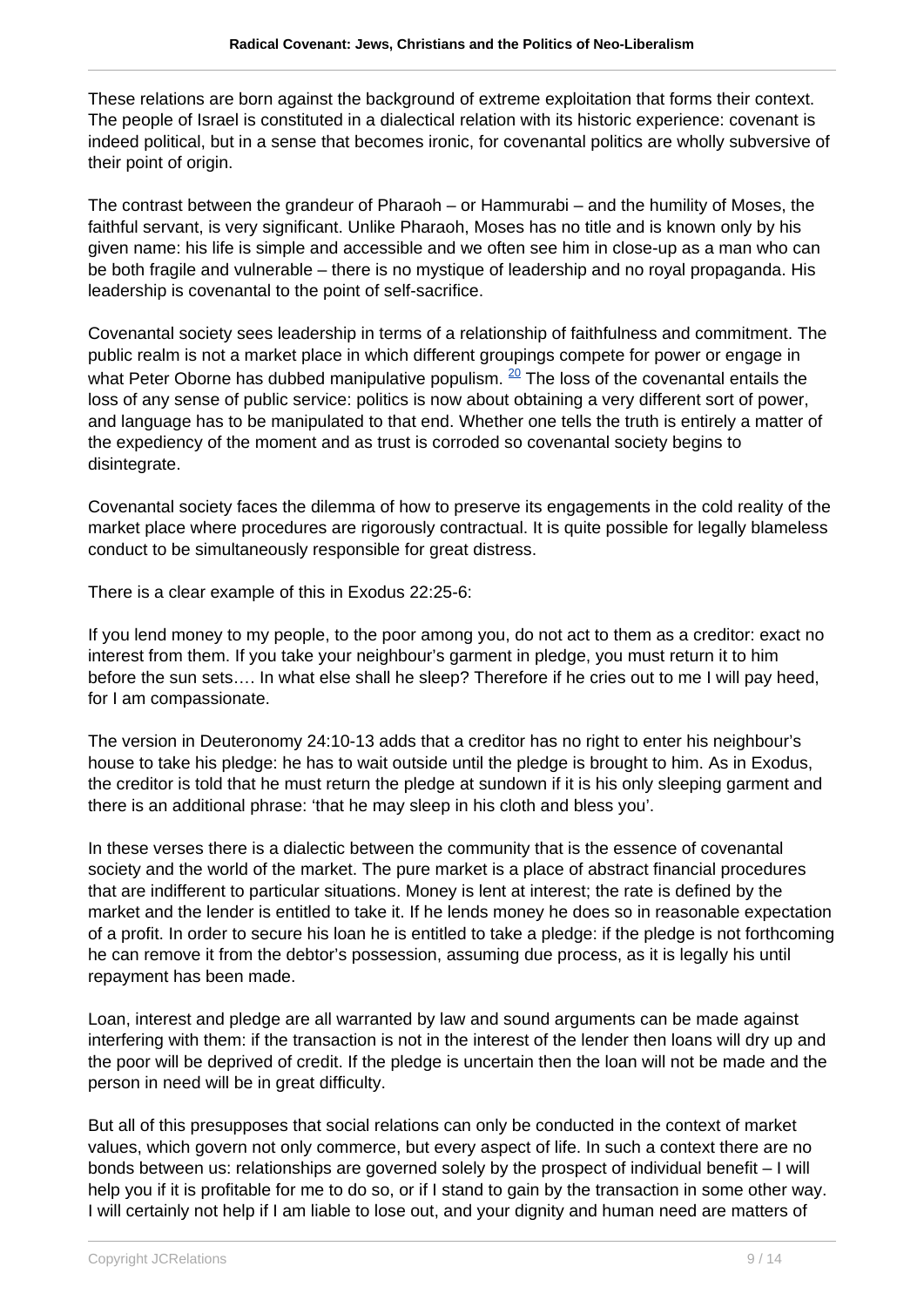complete indifference. Such a society is atomised and prospectively very terrible with all relationships governed by financial calculations and human sentiment counting for very little.

Over against this stands the covenantal community where we are to live in solidarity with each other and respond in all cases to the particular human person who stands before us: if I can help, then it is my responsibility to do so and only in so doing will I realise my own humanity. Such a response, which refuses to reduce personhood to a construct of the market place, is the beginning of a civilisation of love: it is what is truly meant by loving our neighbour.

To return to the verse in Exodus 22, we are asked to realise that the person who stands before us is one of 'My people', and that she is poor. We engage with this in two ways: firstly we understand that the person we meet is infinitely precious in the eyes of God and secondly we try to be present for her in her poverty, and fully understand what it is to be 'poor'. When we have grasped this it is truly inconceivable that we will be moved to respond as 'creditors', a formal legal abstraction, or worse to use her situation for our own gain and take interest on our loan. If we take a pledge, it will not occur to us to leave the person without anything to sleep in at night, or, to add insult to injury, deprive him of his dignity by entering his home uninvited. Even if we are in a position only to loan rather than make an outright gift, which would usually have been the case in simple societies, and even if the loan is insecure, we will still help and it will not occur to us to turn away from the need of our neighbour.

We can now see clearly the distinction between market place and community, and understand the immeasurable loss that comes about when market values undermine a covenantal society. Covenantal community is based on relationships that are incompatible with the behaviour of an unrestrained market. The assumption that when private health care is substituted for the NHS the service will be the same or better and the only difference will be who is providing it is unwarranted, as Allyson Pollock's close examination of what actually happens has shown. In a wholly privatised and intensely competitive environment unprofitable medical services will swiftly disappear and pressures on doctors and nurses drastically intensify.

In a sense Thatcherism was correct; if the marketplace is our governing metaphor then there is indeed no such thing as society. Governments install the values and practices of the market at the heart of Britain's community of care at the same time as making 'social cohesion' a major aim of public policy. The black hole of neo-liberalism is that the market does not do 'social cohesion'; you can have one or the other but as the two are ultimately incompatible you can not have both.

Readers of the Hebrew Scriptures will recall that when covenantal community develops into a monarchical state it rarely succeeds in sustaining its values. Walter Brueggemann has argued that scriptural narratives can be understood in terms of a dialogue between the community of the wilderness and the later monarchy: the monarchy was characterised by an 'urban, imperial consciousness' while the wilderness represented a community of liberation. The great confrontations of Amos and Amaziah and Ahab and Elijah were part of this dialogue.  $21$ 

I have taken issue elsewhere with the conventional view that the wilderness was a way station to the Promised Land which lost its significance at the end of the journey.  $^{22}$  I maintain, following Brueggemann, that the wilderness was always a dialectical presence, with its values embedded in popular culture and passionately advocated by the prophets. The presence of the covenantal community meant that neither the brutalities of the market nor the all encompassing imperial consciousness – royal propaganda – could ever obtain unchallenged or absolute hegemony. There was always an alternative, or as Brueggemann terms it a 'destabilising presence' that fiercely articulated the cause of the afflicted and oppressed, ensuring at the least that neither the state nor the unrestrained market could ever obtain purchase on ultimate reality. Kings who sought to impose their power by grandeur and intimidation would always be haunted by the image of Moses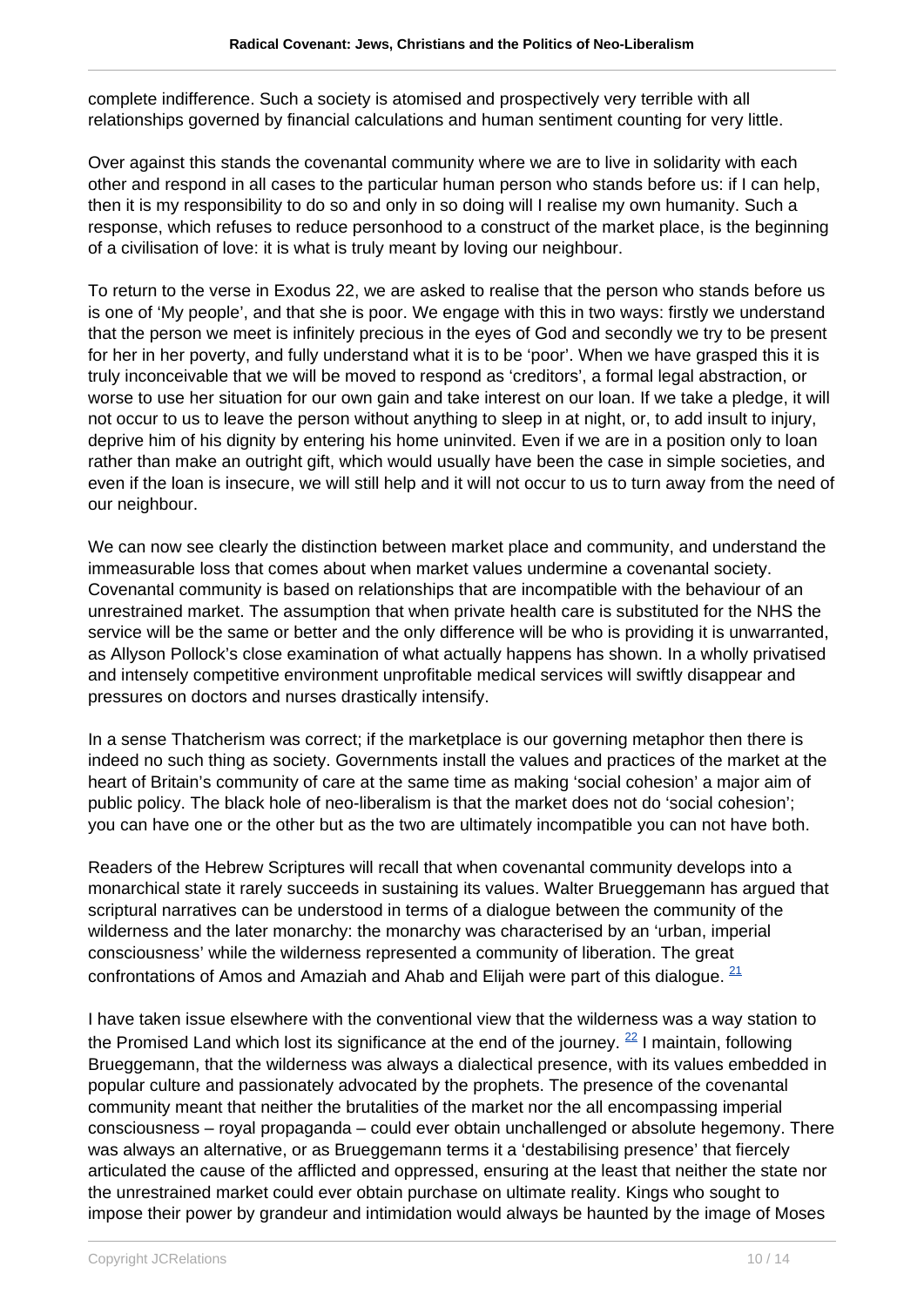and the fate of Pharaoh.

If we are to preserve the covenantal heritage that is the guarantor of Britain's civility it is important for religious leaders to challenge the current hegemony of the unrestrained market which should have no place in our hospitals, schools and social services. They must speak out for the alternatives that are richly present in our respective traditions, in the lives of our people, our religious communities and for all those who serve with devotion and self-sacrifice in so many walks of life. Such people rarely seek acclaim but we must recall them to our politicians and restore their inspiration to our governing discourse. The verse from Exodus 22 cited above respected the norms and practices of the market place but sought to enable all concerned to retain their humanity in dealing with those who were vulnerable and in need. It recognized that normative practices might become instruments of callousness and oppression which are destructive of covenantal community. The people of the market place are at the same time members of that community and if this is forgotten we are all equally imperilled.

## **Summary**

I have argued that the key shortcoming of neo-liberalism is its inability to conceive of covenantal relationships and its insistence that the public realm must be governed entirely by the metaphor of the market place. Market values are inappropriate for covenantal relationships and destructive of the fabric of community. The black hole of neo-liberalism is that it cannot sustain social coherence: its reduction of all relationship to an atomised competition which sets each person against her neighbour is both unwarranted and wholly destructive. It is incorrect to see covenant as a purely formal theological construct: it articulates our most meaningful relationships and offers a radical critique of political and social exploitation. Covenantal relationships abound in society and are a crucial counter to any all-encompassing imposition of market values. Neo-liberalism is not the only alternative and religious leaders must challenge its assumptions in the public realm: covenantal ideas enable them to do this constructively and with great integrity. For both Christians and Jews covenant offers a politics of hope that is our abiding contribution to the well-being of British society and the peace of the international community.

- 1. Pollock, A.M., NHS plc: The Privatisation of Our Health Care. London: Verso, 2005, p. 87. For an early and graphic anecdotal description of the impact of the internal market on the NHS see Bruggen, P., Who Cares? True Stories of the NHS Reforms. Charlbury, Oxfordshire: Jon Carpenter, 1997. Bruggen is a retired consultant psychiatrist who was one of the first medical directors of an NHS Trust. See also Young, J. et al, The Hospital Revolution: Doctors Reveal the Crisis Engulfing Britain's Health Service. Metro, 2008. On league tables and compassion, see Simon Caulkin's Observer article at www.guardian.co.uk/business/2008/jun/29. See also Leys, C., Market-Driven Politics: Neoliberal Democracy and the Public Interest. London: Verso, 2001, which uses the forces of globalization as an explanatory model for developments in the UK. He seems to admit (p. 216) the model has to be handled carefully as the UK path is different from other European countries; it should also be noted that currently the NHS in Scotland and Wales is diverging markedly from the English model with respect to both managerialism and private medicine.
- 2. Willmott, H., 'Managing the Academics: Commodification and Control: Labour Policy in the Development of University Education in the UK.' Human Relations 48, 993-1027, cited in Ball, S. J., The Education Debate. Bristol: Policy Press, 2008, p. 23.
- 3. Lyotard, J-F., The Postmodern Condition: A Report on Knowledge. Manchester: Manchester University Press, 1984, p. 38 cited in Ball, The Education Debate p. 23. For an astute critique of the knowledge economy idea that inspires government educational rhetoric see Elliot, L. and Atkinson, D., Fantasy Island: Economic, Political and Social Illusions of the Blair Legacy. London: Constable & Robinson, 2007, pp. 71-93.
- 4. Ball, The Education Debate pp. 42-53.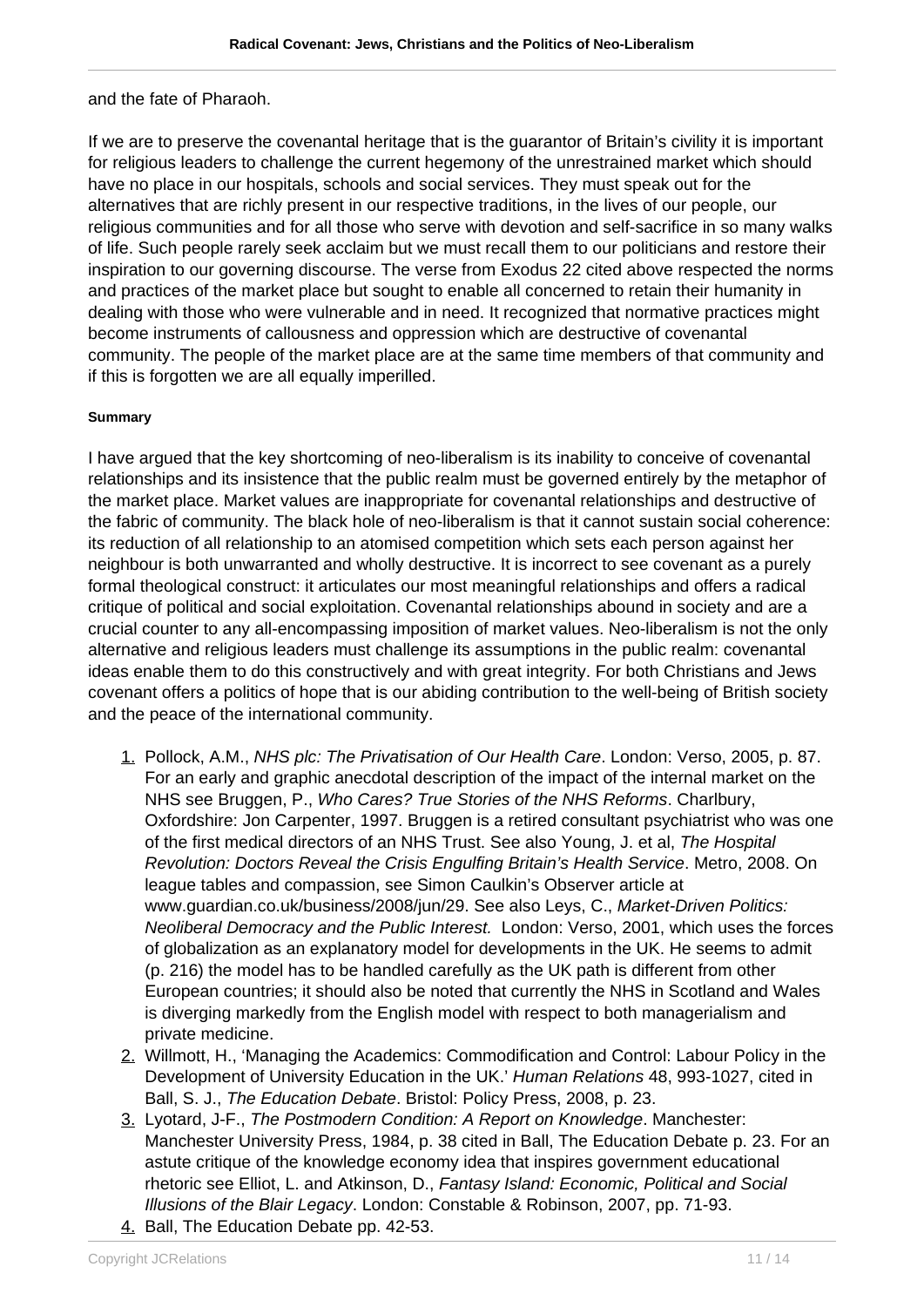- 5. Ball, The Education Debate p. 48 citing Troman, G., 'Teacher Stress in the Low-trust Society', British Journal of Sociology of Education, 21, 331-53.
- 6. O'Neil, O., 'A Question of Trust: The BBC Reith Lectures 2002' at www.bbc.co.uk/radio4/reith2002/ See in particular Lecture 3, 'Called to Account'.
- 7. For an analysis of these matters see Preston, R., Who Runs Britain: How The Super-Rich are Changing Our Lives. London: Hodder and Stoughton, 2008, especially pp. 1-27 and 256-303. Preston is the BBC's Business Editor. Estimates of New Labour's current debt run from £17-24 million. Lord Levy has given several interviews on BBC News recently. See for example [news.bbc.co.uk/1/hi/uk\\_politics/7472252.stm](http://news.bbc.co.uk/1/hi/uk_politics/7472252.stm)
- 8. Harvey, D., A Brief History of Neoliberalism. Oxford: Oxford University Press, 2005, p. 5. The discussion that follows is primarily indebted to Harvey's account. When I had concluded this paper I discovered Stephen A. Marglin's very recent book The Dismal Science: How Thinking Like an Economist Undermines Community. Harvard, MA: Harvard University Press, 2008. In a quite technical treatise Marglin argues that current economics is rooted in an individualist account of society whose premises are taken for granted in its findings. He is also very interesting on abstract or algorithmic language models that preclude any respect for individual or professional experience.
- 9. For the historical material, see Harvey, A Brief History of Neoliberalism , pp. 56-63. For neoliberalism and its tensions see pp. 1-4 and 64-81. For the Thatcher quotes see p. 23. It is important to understand that individualist ideas can also shape market behaviour: asset stripping, short term profiteering, sub-prime mortgages, irresponsible lending, unwarranted bonuses and hugely excessive salaries are all products of their cultural and political context: they are not simply business concepts. To see the market as secluded from its ideological matrix is quite erroneous.
- 10. Treanor, P, 'Neoliberalism: Origins, Theory, Definition.' [web.inter.nl.net/users/Paul.Treanor/neoliberalism.html](http://web.inter.nl.net/users/Paul.Treanor/neoliberalism.html) cited in Harvey, A Brief History of Neoliberalism , p. 3.
- 11. In addition to Harvey's analysis, see Hutton, W., The State We're In. London: Jonathan Cape, 1995, especially pp. 169-192 on the economic consequences of drastic social inequality, which severely damages the case for an unrestrained free market. Hutton's work provides an economic context for my argument. It includes (pp. 262-8) a very clear introduction to the social market as an alternative to the current British model. See also Bakan, J., The Corporation: The Pathological Pursuit of Profit and Power. London: Constable & Robinson, 2004. Bakan is a Canadian legal scholar whose work shows precisely why corporate business is incompatible with public service.
- 12. Polanyi, K., The Great Transformation. Boston: Beacon Press, 1954, pp. 256-8. Cited by Harvey, A Brief History of Neoliberalism, pp. 36-37.
- 13. I am grateful to Tristram Hunt (Guardian, March 19, 2007) for alerting me to recent developments in our understanding of Adam Smith. The key work is Rothschild, E., Economic Sentiments: Adam Smith, Condorcet and the Enlightenment. Harvard, MA: Harvard University Press, 2001; see also the same author's 'Adam Smith and the Invisible Hand.' American Economic Review Papers and Proceedings (May 1994) 319-22, and 'Adam Smith and Conservative Economics.' Economic History Review 45 (1992) 74-96. For a full summary which quotes the most important primary sources verbatim, see Walter Eltis, 'Economic Sentiments and the True Adam Smith.' European Journal of the History of Economic Thought. 11.1 (2004) 147-59.
- 14. For charity and the culture of self-interest see Ball, S. J., The Education Debate, pp. 45-6. Ball also refers to 'survivalism', which means that educational institutions focus on their own well-being rather than attending to the more general concerns of the community.
- 15. For inequalities see Hutton, The State We're In. See also Leys, Market-Driven Politics pp. 74-6 on the social costs of market-driven politics. See also Marquand, D., Decline of the Public. Cambridge: Polity Press, 2004. Marquand's work is an outstanding analysis of the impact of the new ideology on the conduct of government. For a well-informed and accessible survey that is very troubling indeed see Oborne, P., The Triumph of the Political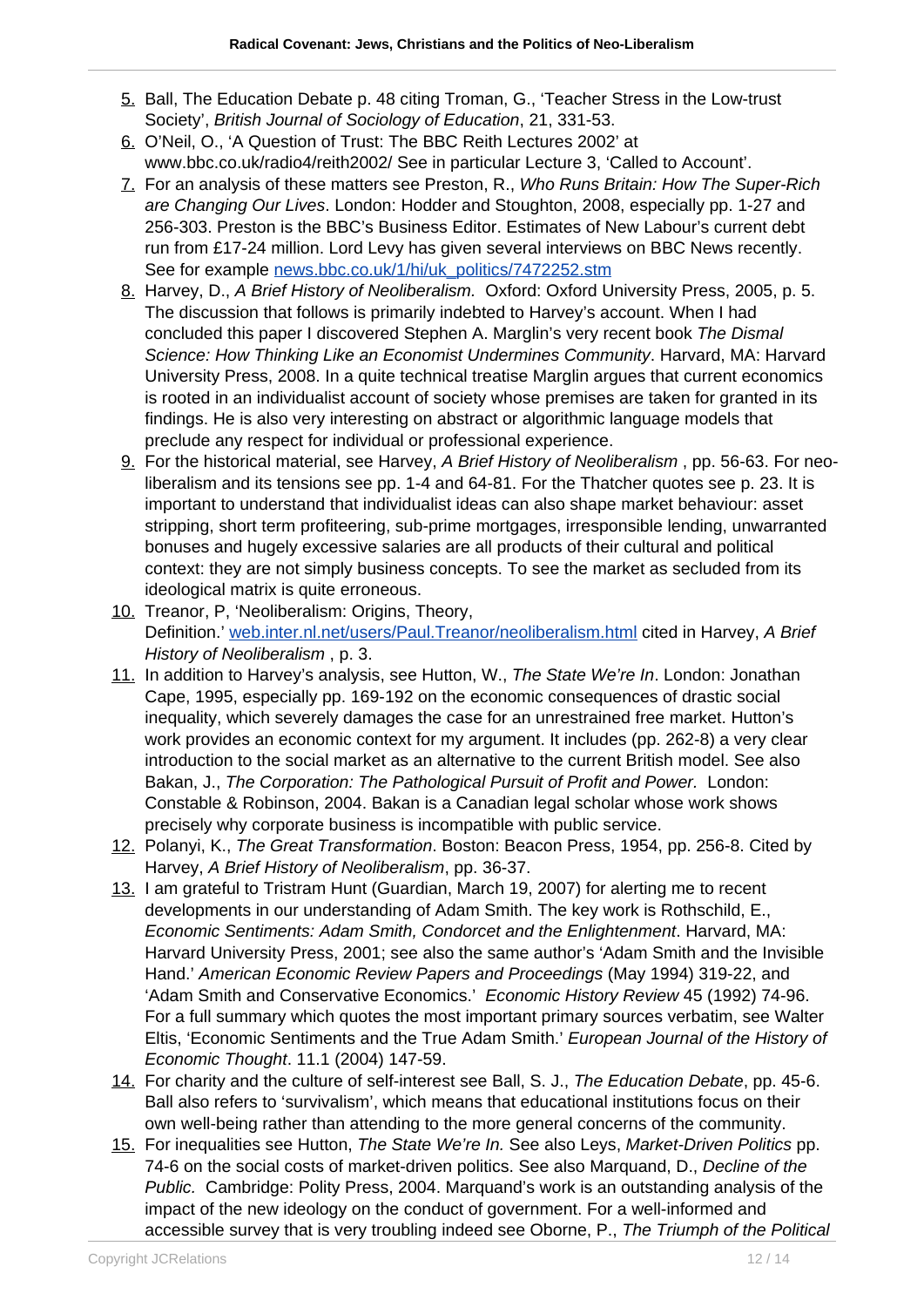Class. New York: Simon and Schuster, 2007. For the BNP see e.g. Guardian, May 28, 2008 on the nine BNP councillors in Stoke-on-Trent, a former Labour stronghold.

- 16. For Liviu Librescu see www.vt.edu/remember/biographies/liviu\_librescu.html
- 17. The seminal work is Mendenhall, G. E., Law and Covenant in Israel and the Ancient Near East. Pittsburgh, PA: The Biblical Colloquium, 1955. For an excellent survey of covenant scholarship see Hahn, S., 'Covenant in the Old and New Testaments: Some Current Research (1994-2004).' In Currents in Biblical Research 3 (2005) 263-292. See also Cross, F. M., Kingship and Covenant in Ancient Israel: From Epic to Canon: History and Literature in Ancient Israel. Baltimore: Johns Hopkins University Press, 1988, pp. 3-21. Cross focuses on the use of covenants in non-political relational contexts which is of great importance for Biblical models. It is possible that covenants originated in familial contexts and were later adapted for political purposes; this would explain the very personal language sometimes found in them which appears inappropriate in a political context. For discussion of this see Moran, W., 'Ancient Near Eastern Background of the Love of God in Deuteronomy.' Catholic Bible Quarterly 25 (1963) 77-87, and Dorff, E. N., For the Love of God and People: A Philosophy of Jewish Law. New York: Jewish Publication Society, 2007, p. 124, n.15. Dorff offers a useful Jewish perspective on covenant on pp. 87-117. For a clear introduction to the Sinai covenant see Sarna, N.M., Exploring Exodus: The Origins of Biblical Israel. New York: Schocken, 1996, pp. 130-189 to which my discussion is indebted.

For concern with injustice in the ancient world and the Bible see Nardoni, E., Rise Up O Judge: A Study of Justice in the Biblical World. Peabody, MA: Hendrickson, 2004 especially pp. 1-39. Pleins, J. A., The Social Visions of the Hebrew Bible: A Theological Introduction. Louisville, KY: Westminster John Knox, 2000, alerts the student to the significance of Old Testament legal material for the study of social justice. For covenant and cultural contexts see also Walton, J. H., Ancient Israelite Literature in its Cultural Context: A Survey of Parallels Between Biblical and Ancient Near Eastern Texts. Grand Rapids, Mich.: Zondervan, 1989, particularly pp. 99-110 on 'Covenants and Treaties'. For contrasting concepts of poverty see Lohfink, N., 'Poverty in the Laws of the Ancient Near East and the Bible.' Theological Studies 52 (1991) 34-50. Covenantal community is not averse to wealth creation but it roots it in social responsibility and engagement rather than undiluted selfishness and conspicuous consumption. See Job 31:16 for an example of social responsibility and Amos 3:15 for conspicuous consumption. This is at odds with the socalled 'trickle down effect' which obviates social responsibility and seems to confuse the problem with the solution.

- 18. For the text of Hammurabi's code see 'The Avalon Project: The Code of Hammurabi' at www.yale.edu/lawweb/avalon/medieval/hammenu.htm One scholar who fully appreciated the radicalism of the covenantal idea was the nineteenth century Biblicist, Julius Wellhausen. Wellhausen, a fervent Prussian nationalist, was dismayed by what he took to be its political unreality and attributed it to late prophetic theology. For a discussion of Wellhausen and citation of the relevant sources see Mittleman, A. L., The Scepter Shall Not Depart from Judah: Perspectives on the Persistence of the Political in Judaism. Lanham, MD: Lexington Books, 2000, pp. 51-9.
- 19. For an illuminating approach to covenant, contract and political thought see Sacks, J., The Politics of Hope. New York: Random House, 1997, pp. 55-65. The biblical sources I have cited are well known: for the kingdom of priests see Exodus 19:6. The covenant code is in Exodus 21-23 and the injunction to be holy is at Leviticus 19:2. For the eternity of covenant see for example Isaiah 54:7-10 and also Hosea 11 which illuminates the depth of covenantal relationships. Jeremiah 3:8 does speak of the bill of divorce given to the ten tribes, but see also the much loved verse at Isaiah 27:13, which is a part of the liturgy of the Jewish High Holy Days, and the beginning of Isaiah 50. There are rabbinic sources that draw on Exodus 38 to emphasise the importance of accountability: accountability is an inherent element of covenantal relation which is far more profound and effective than the plethora of paperwork beloved of modern administrators.